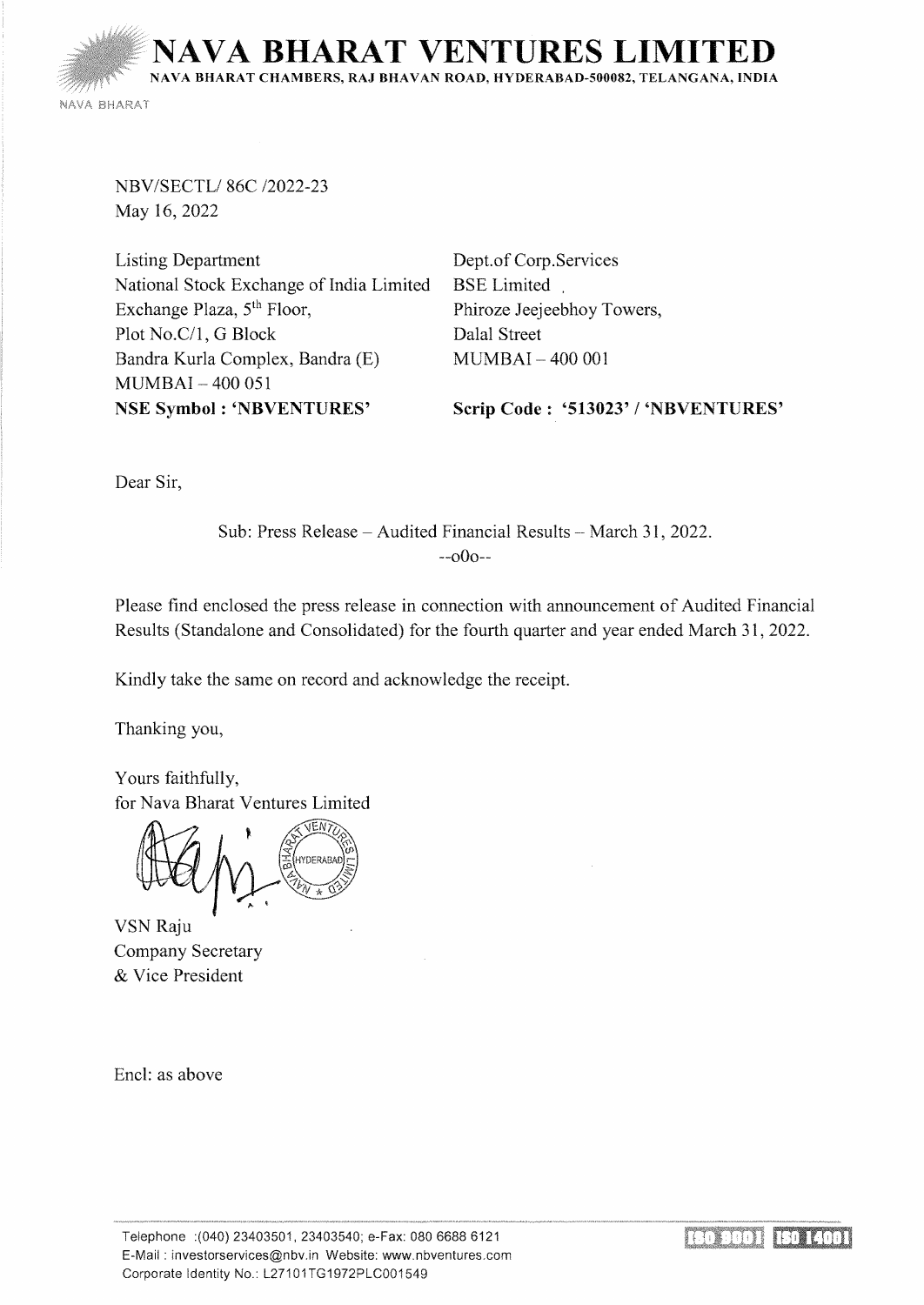

# Nava Bharat Ventures- reports all-round record performance for O4 &FY22

# **Registers robust growth of 143°/o Yo Y in Standalone profit before tax, the highest since inception**

# **Declares dividend of 300°/o being Rs. 6.00 per equity share, reserving Rs. 87.06 crore for distribution, the highest since inception**

Hyderabad, India, 16<sup>th</sup> May 2022: Nava Bharat Ventures Limited (NBVL), with diversified businesses in metals, energy, mining, healthcare and commercial agriculture, announced its financial results for the fourth quarter and year ending 31<sup>st</sup> March 2022.

The Company reported robust growth in its standalone operations during FY22, backed by solid traction in manganese alloy business in both export and domestic markets. Ferrochrome conversion continued its stable performance and provided stability in the overall earnings. The power division has witnessed a remarkable improvement, backed by the resumption of its two IPPs, Odisha (60MW) and NBEIL (150MW).

The Company has won the legal case concerning its urban land bank in eastern Hyderabad, further paving the way for the monetisation of this asset.

#### **Financial Performance - Standalone Operations FY22**

- Optimum production and higher realisations for manganese alloys, coupled with robust power operations, especially after restarting of Odisha 60MW IPP enacted the strong standalone performance for FY22. The profit before tax grew by 143% YoY for FY22.
	- o **Ferro Alloys Revenue grew by 50°/oYoY** 
		- **i)** This growth was led by both volume and realisation improvements. The Company's strategic split between export sales and domestic sales fetched better average realisations for its manganese alloys division in FY22. Yearly contract for manganese ore and advance procurement helped the Company obtain better margins.
		- **ii)** Ferro Chrome conversion operations demonstrated a strong recovery on the volumes front. Conversion volumes were 16% higher YoY.
	- o **The power division reported 62%) YoY in Revenue** 
		- **i)** 60MW **IPP** of its 150MW in Odisha has been operational since June 2021, contributing significantly to the standalone power business. Competitive marginal cost in Odisha helped the Company improve upon merchant power sales on an opportunistic basis. On the QoQ front as well, higher generation helped in elevating overall standalone power revenue
		- **ii)** Captive Consumption of power units (114MW) was higher by 6%YoY; Merchant sale quantities were higher by  $42\%$  Yo Y reflecting the sector trend in FY 22. Along with higher volumes, better price realisation aided the revenue growth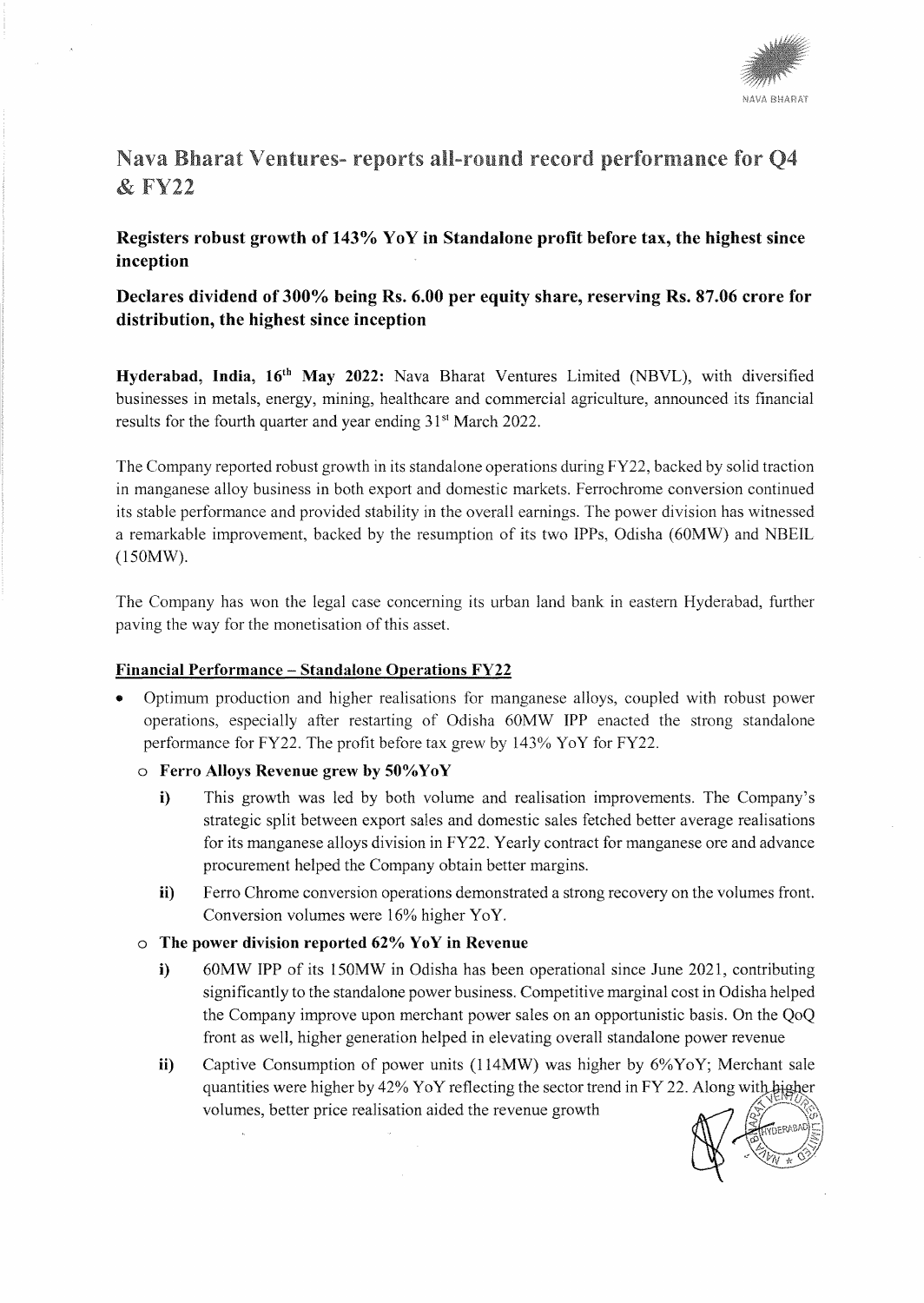

The Company reported a 123% increase in EBITDA YoY due to better efficiency in operations. EBITDA margins for Q4YF22 stood at 38.2%) versus 29.0% in Q4FY21. For FY22, margins stood at 36.4°/o versus 26.9% in FY21. The Ferro Alloys division predominantly led such an increase

| <b>Particulars</b><br>(in INR Mn) | <b>Q4 FY22</b> | <b>Q4 FY21</b> | $\gamma_0 \gamma_0$ | FY22     | <b>FY21</b> | $\gamma_0 \gamma_0$ |
|-----------------------------------|----------------|----------------|---------------------|----------|-------------|---------------------|
| Revenue $#$                       | 5,024          | 3,885          | 29.3%               | 17,564   | 10,672      | 64.6%               |
| EBITDA# <sup>S</sup>              | 1,921          | 1,126          | 70.6%               | 6,402    | 2,869       | 123.2%              |
| EBITDA Margin %                   | 38.2%          | 29.0%          |                     | $36.4\%$ | 26.9%       |                     |
| PBT                               | 1,878          | 943            | 99.2%               | 5754     | 2364        | 143.4%              |
| PAT                               | 1,292          | 622            | 107.6%              | 3819     | 1546        | 147.0%              |

## 04 FY22 Financial Performance - Standalone

'"Revenue and EBITDA exclude discontinued operations.

5 EBITDA is before exceptional items.

# Financial Performance - Consolidated Operations - 04 FY22

| <b>Particulars</b><br>(in INR Mn) | <b>Q4 FY22</b> | <b>Q4 FY21</b> | YoY%     | <b>FY22</b> | <b>FY21</b> | YoY%     |
|-----------------------------------|----------------|----------------|----------|-------------|-------------|----------|
| $Revenue$ <sup>#</sup>            | 11,393         | 7,962          | $43.1\%$ | 36,454      | 27,975      | $30.3\%$ |
| EBITDA <sup>#\$</sup>             | 5,256          | 3,677          | $42.9\%$ | 16,166      | 13,183      | 22.6%    |
| EBITDA Margin %                   | 46.1%          | 46.2%          |          | 44.3%       | 47.2%       |          |
| Adjusted EBITDA *                 | 5,080          | 3,043          | 66.9%    | 17,376      | 14,382      | 20.8%    |
| Adj EBITDA %                      | 44.6%          | 50.5%          |          | 47.7%       | 51.4%       |          |
| PAT                               | 3,597          | 1,594          | 125.6%   | 5,733       | 5,507       | $4.1\%$  |

#### Q4 FY22 Financial Performance - Consolidated

*Exchange rate USD= INR 75.23 as on March 2022;* 

#Revenue and EBITDA exclude discontinued operations

5EBITDA is before exceptional items.

\*Adjusted for Forex and MTM (loss)/gain on account of Interest rate swaps (IRS), Provision for expected credit loss, and interest income of outstanding receivables -

• Consolidated Revenue reported an increase of 30% YoY for FY22, backed by solid standalone operations performance, NBEIL's 150 MW power plant operation and robust coal operations in Zambia.

Power Operations (NBEIL): FY22 witnessed good demand for power across the country, with occasional peaks in lEX market especially Q4 witnessing record power demand. The Company operated its 150MW IPP at an average PLF of 38°/o in FY22 versus being largely un operational in FY21.

- International Operations were stable, with merchant coal sales exhibiting continuing strength.
	- Merchant Coal Sales in Zambia: For FY22, merchant coal sales have increased by 34% YoY. Revenue from merchant coal has been aided by both volume and realisation growth.

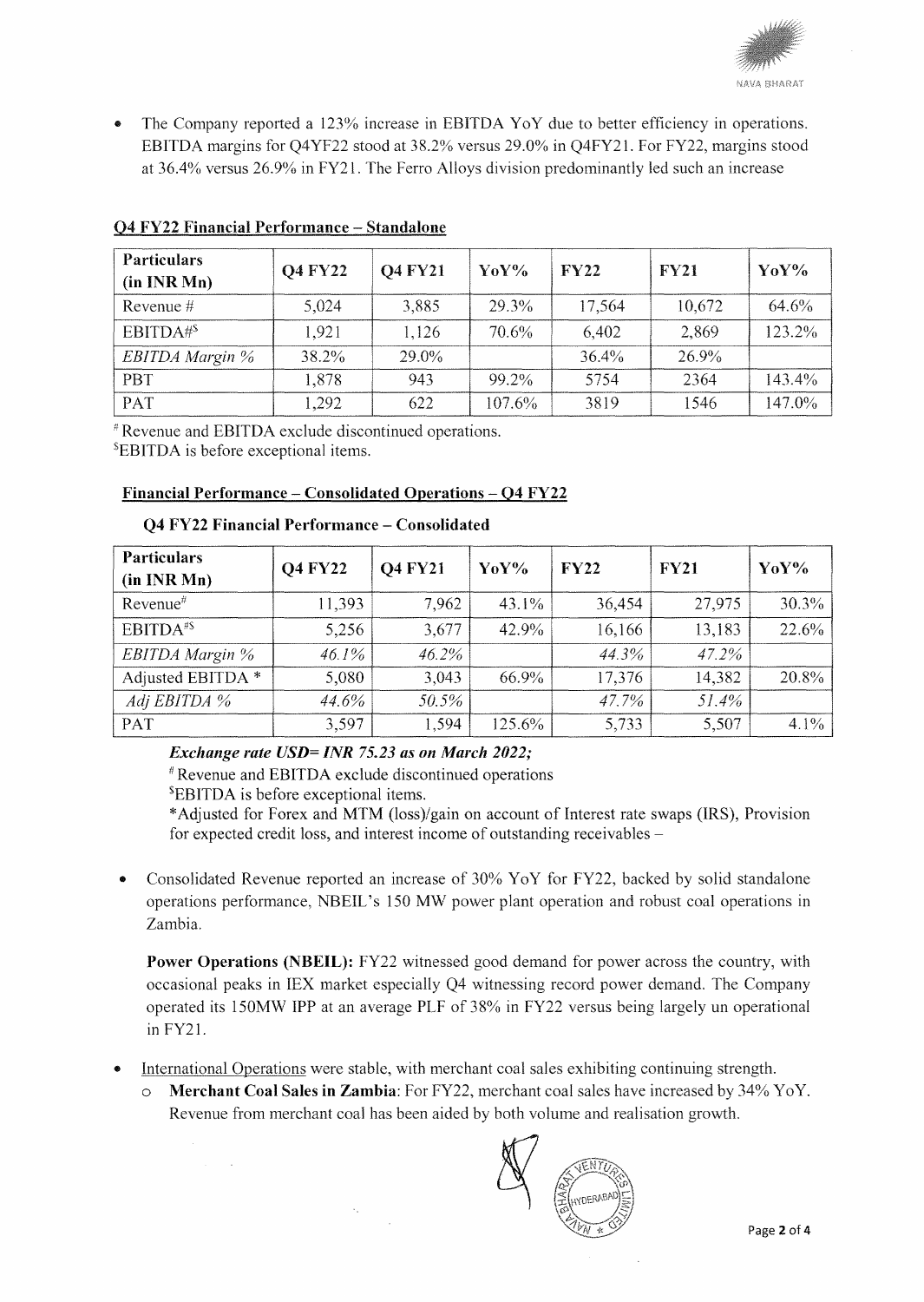

o Power Operations (Zambia): The Zambian power plant operations attained normalcy, post major overhaul of both the Units. The Company's PLF for Q4FY22 stood at 91.2% versus 73.1% in Q3FY22 and 53.9% in Q4FY21.

| <b>Particulars</b>        | <b>Q4 FY22</b> | <b>Q4 FY21</b> | YoY%  | <b>FY22</b> | <b>FY21</b> | YoY%      |
|---------------------------|----------------|----------------|-------|-------------|-------------|-----------|
| Power generation (Mn kwh) | 590            | 350            | 68.8% | 1,735       | 1,896       | $(8.5\%)$ |
| Average PLF $(\% )$       | 91.2%          | 53.9%          |       | 66.0%       | 72.1%       |           |
| External Coal Sales       | 1,16,964       | 1,08,633       | 7.7%  | 5,01,976    | 3,75,412    | 33.7%     |
| Total Revenue (USD Mn)    | 84             | 55             | 53%   | 245         | 240         | $2\%$     |
| EBITDA (USD Mn)           | 51             | 31             | 66%   | 114         | 134         | (15%)     |
| <b>EBITDA</b> Margin      | 61.2%          | 56.1%          |       | 46.3%       | 55.9%       |           |
| Adjusted EBITDA*          | 48             | 26             | 85%   | 131         | 150         | (13%)     |
| PAT (USD Mn)              | 33             | 10             | 231%  | 22          | 49          | (55%)     |

MCL- Operational and Financial Performance

\*Adjusted for Forex and MTM (loss)/gain on account of Interest rate swaps (IRS), Provision for expected credit loss and interest income of outstanding receivables.

• Provision for expected credit loss of USD 17.7 Mn continued to impact the reported EBIDTA, while the impact on account of forex adjustment and MTM gain was USD 14.2 Mn for the quarter.

#### Update on MCL

- i) Arbitration Oder: The Arbitration Tribunal had directed ZESCO to pay the partial award of US\$ 250 Mn. MCL considers this as a positive development and is pursuing this matter with ZESCO.
- ii) Debt Restructuring for MCL: MCL has total outstanding Debt of USD 412.8 Mn as of  $31<sup>st</sup>$  March 2022. This debt is at MCL level only and has no recourse to the Shareholders/ NBVL. MCL continues to honour the interest commitments from its ongoing operations. In addition, MCL continues to engage the lenders to restructure Debt.
- Status of Receivables from ZESCO

| ________<br>------------<br>erıod<br>---------------<br>-------------------<br>--------- | ----------<br><b>Billed</b> | <b>lealised</b>  | Realised                                                      |
|------------------------------------------------------------------------------------------|-----------------------------|------------------|---------------------------------------------------------------|
| July :<br>- Maren Z<br>.<br>Mn.<br>ŤΩ.<br>____                                           | ን65<br>ت∪ ب∡يل              | - 1<br>--------- | 50/<br>/ U<br>ັ<br><b>THE R. P. LEWIS CO., LANSING, MICH.</b> |

• Cash and debt position as on 31st March, 2022 (INR Mn): Most of the Debt on the consolidated front pertains to Zambian Operations, which does not have any recourse to the Companv or its subsidiaries.

| <b>Particulars (INR Mn)</b> | <b>Overall Debt</b> |            | Cash & bank balances |            |  |
|-----------------------------|---------------------|------------|----------------------|------------|--|
|                             | 31.03.2022          | 31.03.2021 | 31.03.2022           | 31.03.2021 |  |
| <i>Standalone</i>           | 1.928               | 1.747      | 4.797                | 1.741      |  |
| Consolidated                | 33.597              | 35.599     | 8.253                | 6.436      |  |